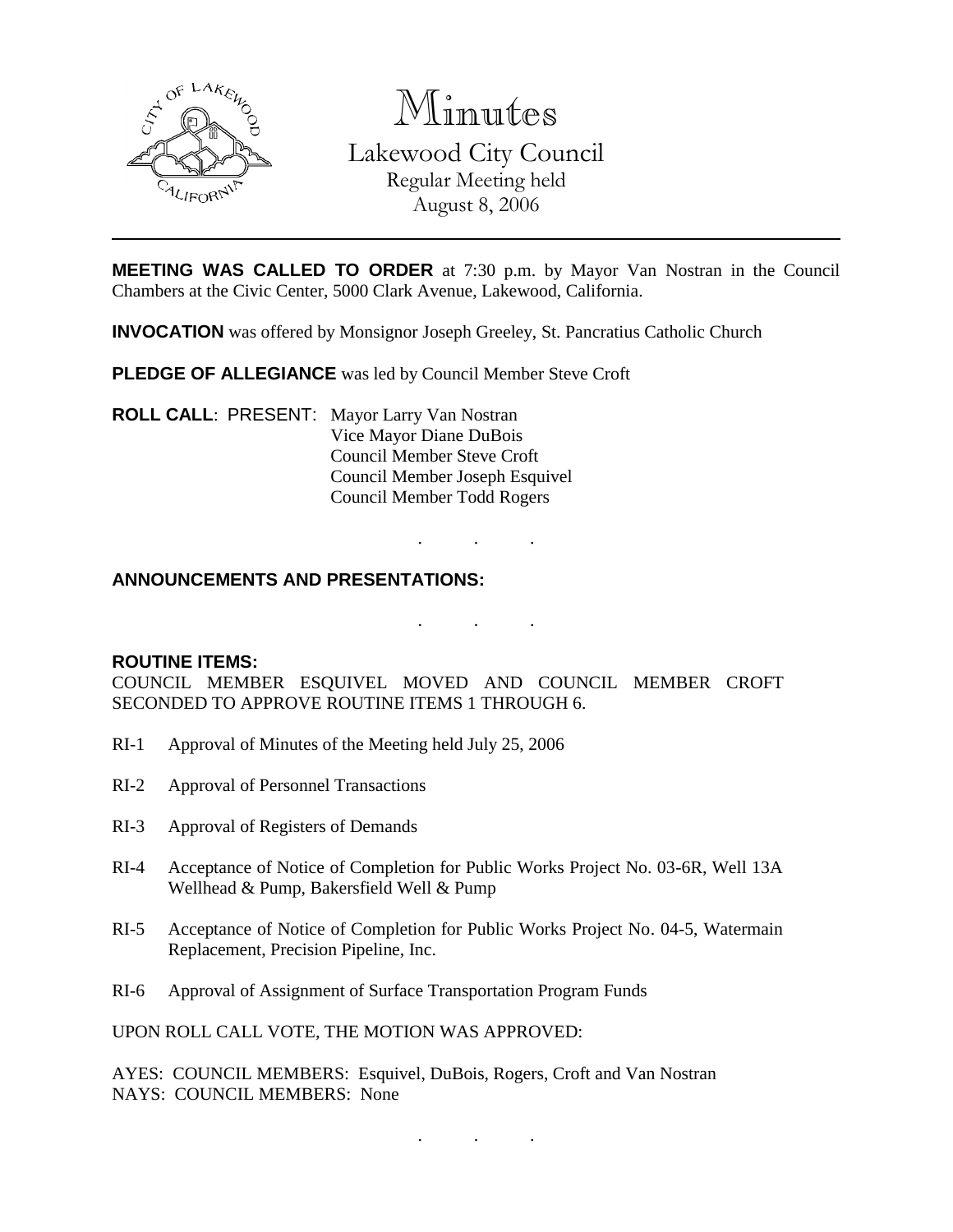Mayor Van Nostran advised that due to the large number of residents present to be heard on this matter, Item 3.1 would be moved forward in the agenda.

## **3.1 • CONSIDERATION OF AMENDMENTS TO CITYWIDE ON-STREET PARKING POLICIES**

Mayor Van Nostran noted that during his tenure as a City Council Member, the issue of recreational vehicle parking had been before the City Council several times without a satisfactory solution being found. He stated it was time for a comprehensive plan to be developed. He acknowledged that the plan was a work in progress and welcomed public input. He recognized the research done be the committee of Vice Mayor DuBois and Council Member Croft and the work of the City Attorney with the committee of Council Members Croft and Rogers. He stated that he and Council Member Rogers had met with the City Attorney and the City Manager to develop a set of principles and policies that would establish a successful program for parking on street sweeping days; protect the rights of private property owners; address recreational vehicle storage issues; and set up policies for the loading and unloading of vehicles. He remarked that the intent of the City Council was not to punish the considerate recreational vehicle owners, but to deal with the few whose thoughtless actions victimized their neighbors.

Council Member Rogers stated that he was the owner of a recreational vehicle and that he respected that lifestyle choice, noting that it was a source of family activity for many residents. He stated that while he and Mayor Van Nostran had not agreed on all specifics for a program to address these issues, they had worked together to develop common principles which they felt would target the minority of recreational vehicle owners causing the problems. He stated that in the event a ban was approved by the voters, the City Council was developing a permit process that would provide vehicle owners with a generous amount of preparation time. Noting that it would be necessary to comply with the legal constraints now being imposed on all cities for storm water pollutants, staff would be directed to develop a city-wide program to post streets for no parking on street sweeping day. Another component would ban the parking on Lakewood streets of any recreational vehicle or trailer not registered to a Lakewood address. He concluded by stating that with the November statewide election only about 90 days away, it provided a compelling venue for residents to express themselves.

Council Member Croft thanked Council Member Rogers and Mayor Van Nostran for their work to achieve a compromise. He restated the intent of the City Council to strike a balance between recreational vehicle owners' right to use and enjoy their vehicles and the right of homeowners to protect their property value against the on-street storage of unsightly vehicles. He stated that while he would support direct action rather than a ballot measure, he felt the need to move forward with action on this issue. He reaffirmed the Council's intent to provide a permit system at no charge to residents.

Vice Mayor DuBois thanked Mayor Van Nostran and Council Member Rogers for displaying a spirit of leadership and cooperation. She also expressed the need to take action on this issue to preserve the character of Lakewood's neighborhoods.

City Attorney Steve Skolnik announced that due to the large number of residents wishing to speak on this issue, each speaker would be allotted 3 minutes.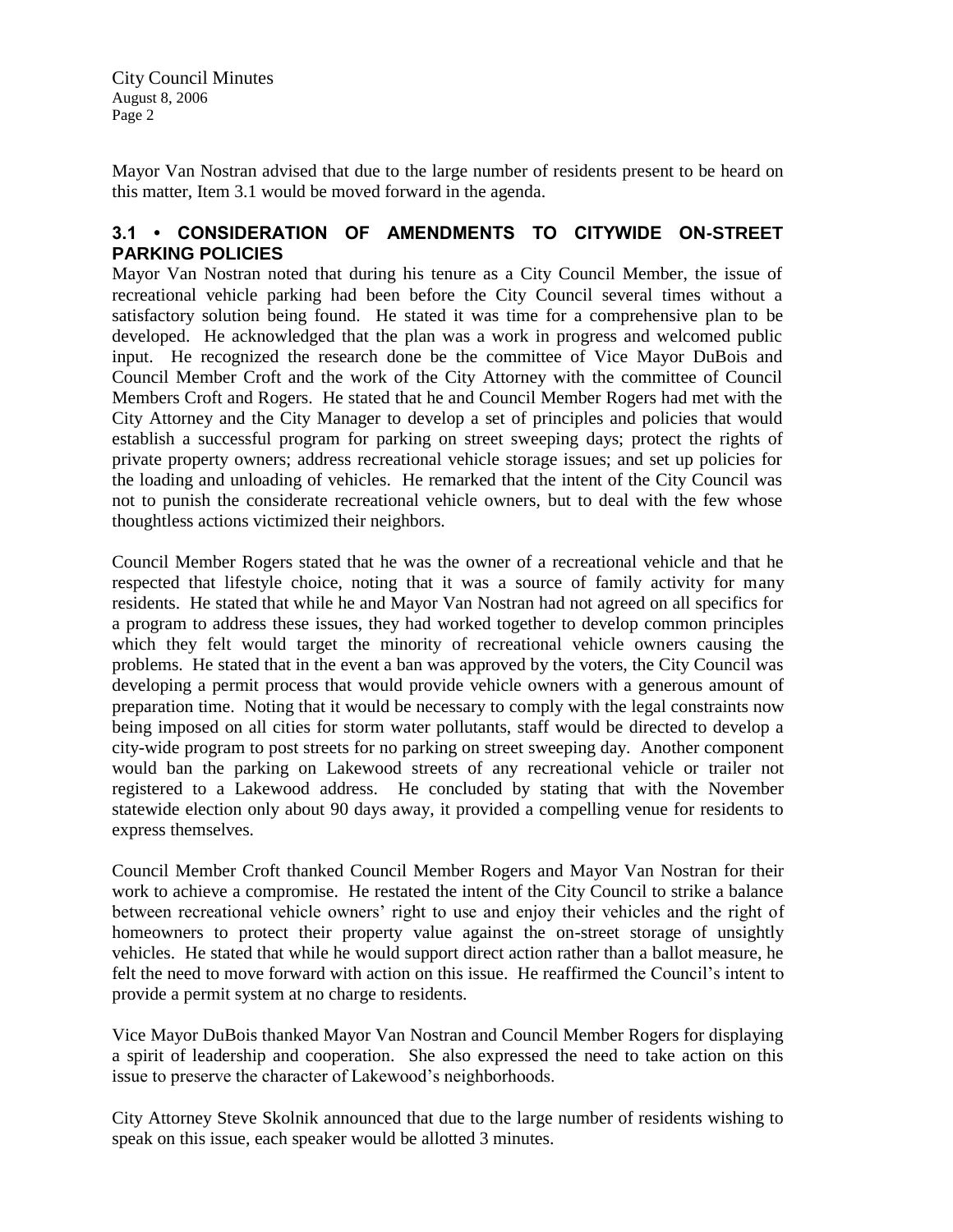**3.1 • AMENDMENTS TO CITYWIDE ON-STREET PARKING POLICIES** - Continued Eileen Edgerton, Cindy Walsh, Irene Kautto, Don Temple, Tom McKittrick, Andy Holthe, Don Burroughs, Santiago Salas, Gwen Travis, Walter Parker, Donald Doty, Ken Stoddard, Les Wolford, Ahmed Rafi, Brandon Yung, Shirley Massenzo, Dana Wikart and Cheryl Johansen addressed the City Council regarding the proposed parking measures. Concerns expressed were about parking on private property and in driveways; about the Lakewood homes with alley access and no driveways; the cost and availability of storage for recreational vehicles; the need for consistent street sweeping times; and to consider the special needs of handicapped residents.

Council Member Rogers stated this type of public debate was vital to the process. He stated the election process would allow members of the community to decide what was right for themselves and their neighborhoods. He commented that although the recreational vehicle parking issue was an emotional one that required serious decisions to be made, it was reflective of the character of the community that it was not a critical or violent problem such as experienced in some other communities. He stated that he would propose to move ahead tonight on non-resident parking and on the street sweeping issues. The City Council and staff would be seeking input from the community later to help develop the sweeping policy.

ORDINANCE NO. 2006-7; AN ORDINANCE OF THE CITY COUNCIL OF THE CITY OF LAKEWOOD AMENDING SECTION 3251 OF THE LAKEWOOD MUNICIPAL CODE PERTAINING TO PARKING OF MOTORIZED RECREATIONAL VEHICLES, TRAILERS AND SEMI-TRAILERS NOT REGISTERED TO A LAKEWOOD ADDRESS was read by title by the City Clerk.

COUNCIL MEMBER ROGERS MOVED AND COUNCIL MEMBER ESQUIVEL SECONDED TO WAIVE FURTHER READING OF ORDINANCE NO. 2006-7. UPON ROLL CALL VOTE, THE MOTION WAS APPROVED:

AYES: COUNCIL MEMBERS: Esquivel, DuBois, Rogers, Croft and Van Nostran NAYS: COUNCIL MEMBERS: None

VICE MAYOR DUBOIS MOVED AND COUNCIL MEMBER ROGERS SECONDED TO INTRODUCE ORDINANCE NO. 2006-7. UPON ROLL CALL VOTE, THE MOTION WAS APPROVED:

AYES: COUNCIL MEMBERS: Esquivel, DuBois, Rogers, Croft and Van Nostran NAYS: COUNCIL MEMBERS: None

The City Attorney advised that the four resolutions could be adopted with a single motion, together with the other two recommendations.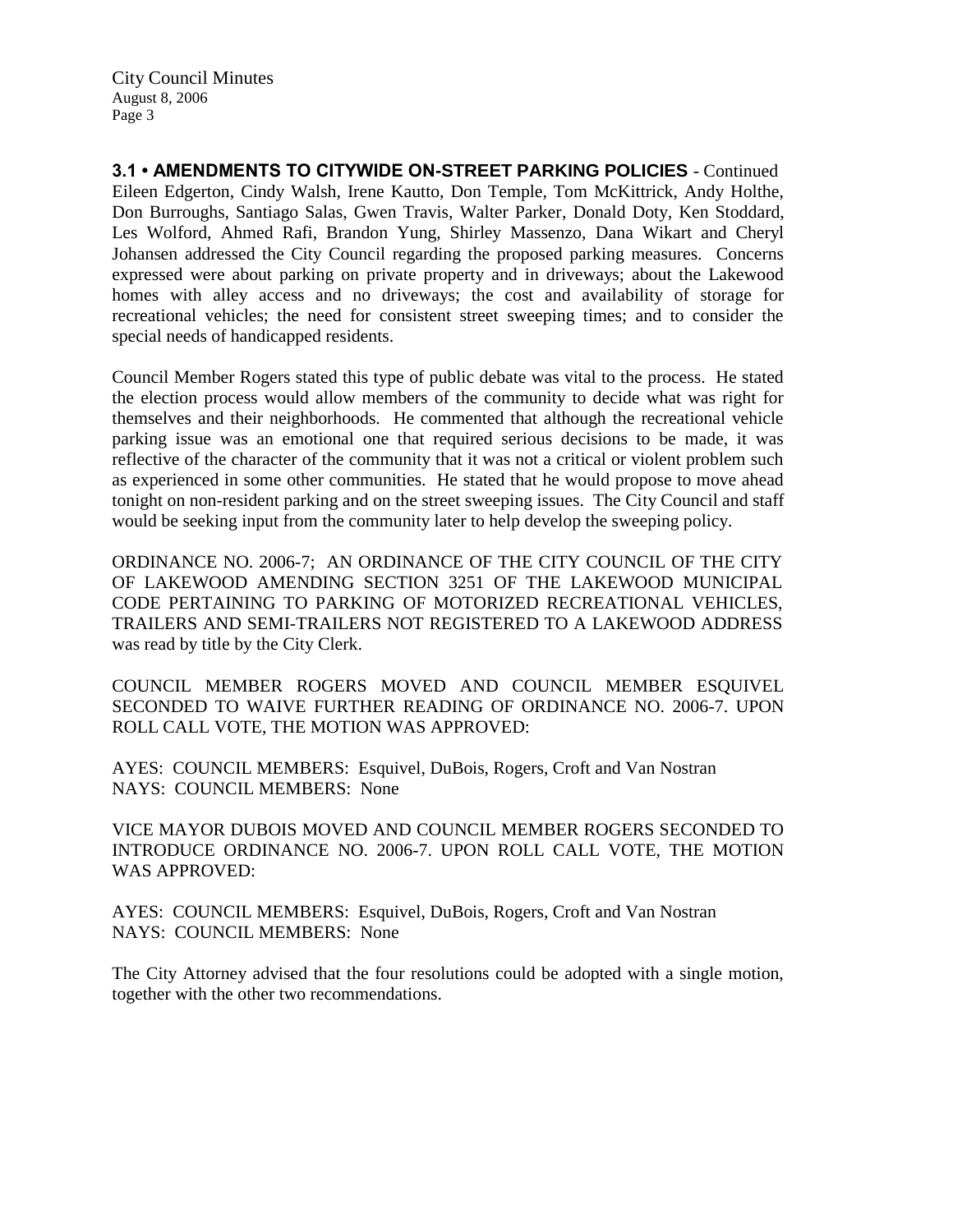**3.1 • AMENDMENTS TO CITYWIDE ON-STREET PARKING POLICIES** - Continued RESOLUTION NO. 2006-57; A RESOLUTION OF THE CITY COUNCIL OF THE CITY OF LAKEWOOD, CALIFORNIA, ORDERING THE SUBMISSION TO THE QUALIFIED ELECTORS OF THE CITY OF LAKEWOOD, A CERTAIN MEASURE RELATING TO PROHIBITING THE PARKING OF TRAILERS AND SEMI-TRAILERS ON STREETS IN RESIDENTIALLY-ZONED DISTRICTS EXCEPT BY CITY PERMIT, AT THE SPECIAL MUNICIPAL ELECTION TO BE HELD ON TUESDAY, NOVEMBER 7, 2006, AS CALLED BY RESOLUTION NO. 2006-9

RESOLUTION NO. 2006-58; A RESOLUTION OF THE CITY COUNCIL OF THE CITY OF LAKEWOOD, CALIFORNIA, ORDERING THE SUBMISSION TO THE QUALIFIED ELECTORS OF THE CITY OF LAKEWOOD, A CERTAIN MEASURE RELATING TO PROHIBITING THE PARKING OF MOTORIZED RECREATIONAL VEHICLES ON STREETS IN RESIDENTIALLY-ZONED DISTRICTS EXCEPT BY CITY PERMIT, AT THE SPECIAL MUNICIPAL ELECTION TO BE HELD ON TUESDAY, NOVEMBER 7, 2006, AS CALLED BY RESOLUTION NO. 2006-9

RESOLUTION NO. 2006-59; A RESOLUTION OF THE CITY COUNCIL OF THE CITY OF LAKEWOOD, CALIFORNIA, REQUESTING THE BOARD OF SUPERVISORS OF THE COUNTY OF LOS ANGELES TO CONSENT TO ADDITIONAL MEASURES FOR A SPECIAL MUNICIPAL ELECTION TO BE HELD ON NOVEMBER 7, 2006, WITH THE STATEWIDE GENERAL ELECTION TO BE HELD ON THE DATE PURSUANT TO §10403 OF THE ELECTIONS CODE

RESOLUTION NO. 2006-60; A RESOLUTION OF THE CITY COUNCIL OF THE CITY OF LAKEWOOD, CALIFORNIA, SETTING PRIORITIES FOR FILING A WRITTEN ARGUMENT REGARDING A CITY MEASURE AND DIRECTING THE CITY ATTORNEY TO PREPARE AN IMPARTIAL ANALYSIS

Council Member Rogers noted that one of the recommendations was to have the Planning and Environment Commission look at the Municipal Code in light of private property parking. He stated that although many of the existing regulations had been put in place many years ago to protect neighborhoods against unsightly accumulations in yards and driveways, it was appropriate at this time to review those codes to maximize private property rights.

COUNCIL MEMBER ROGERS MOVED AND COUNCIL MEMBER CROFT SECONDED TO ADOPT RESOLUTIONS NO. 2006-57 THROUGH NO. 2006-60, REFOCUS THE 72-HOUR PARKING ENFORCEMENT TO A COMPLAINT BASIS, INSTRUCT STAFF TO DEVELOP A CITYWIDE PROGRAM OF NO PARKING ON STREET SWEEPING DAY, DIRECT THE PLANNING AND ENVIRONMENT COMMISSION TO REVIEW EXISTING ZONING AND PROPERTY CODE MAINTENANCE STANDARDS TO FURTHER ENHANCE PROPERTY RIGHTS REGARDING PARKING OF VEHICLES, AND DIRECT THE CITY CLERK TO PLACE REVIEW OF THE PERMIT PARKING PROCESS ON A FUTURE AGENDA. UPON ROLL CALL VOTE, THE MOTION WAS APPROVED:

AYES: COUNCIL MEMBERS: Esquivel, DuBois, Rogers, Croft and Van Nostran NAYS: COUNCIL MEMBERS: None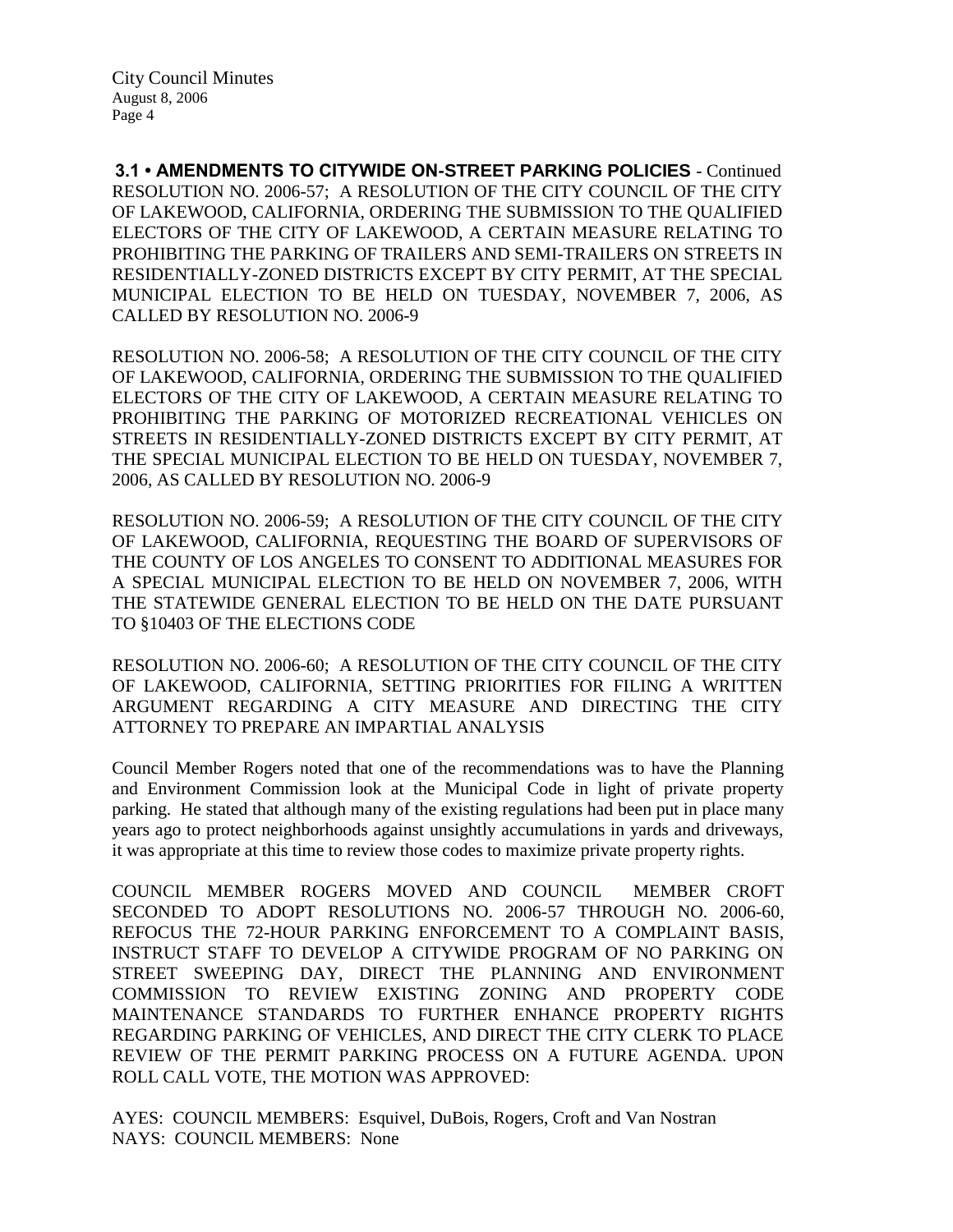At 9:00 p.m., Mayor Van Nostran called for a brief recess. At 9:10 p.m., the meeting reconvened with all members present.

# **1.1 • GENERAL PLAN AMENDMENT AND ZONE CHANGE FOR PROPERTY LOCATED AT 11124 E. DEL AMO BOULEVARD**

. . .

Community Development Director Chuck Ebner displayed slides and presented a brief report based on the memo in the agenda. He stated that an application had been received from Lakewood Estates, LLC requesting a General Plan Amendment and Zone Change for property located at the southeast corner of Del Amo Boulevard and Studebaker Road. The property at 11124 E. Del Amo Boulevard was currently zoned for General Commercial uses and the proposed change to Planned Development Single Family (PDSF) would enable the construction of a 27-unit single family residential development. He reviewed slides of the proposed development, noting that a block wall would be constructed along Longworth Avenue, where the property borders an adjacent residential neighborhood, with landscaping along the outward facing side of the wall. He also noted that the project would involve relocating the entrance driveway to Rynerson Park approximately 130 feet north to align with the entrance driveway for the new development. It was the recommendation of the Planning and Environment Commission that the City Council adopt the proposed resolution amending the General Plan to designate the subject site Low Density Residential; introduce the proposed ordinance to change the zoning of the subject site to Planned Development Single Family; and to adopt the proposed resolution approving Vesting Tentative Tract Map No. 62736.

Mr. Ebner confirmed for Council Member Croft that the cost of relocating the Rynerson Park driveway would be a development cost borne by the applicant.

Mayor Van Nostran opened the public hearing at 9:20 p.m. and called for anyone in the audience wishing to address the City Council on this matter.

Frank Arciero, Jr., representing Lakewood Estates LLC, stated he was in attendance to answer any questions raised by the City Council.

Council Member Croft noted that the staff report stated that the property was still in escrow and inquired when the process would be completed. Mr. Arciero responded by stating that the close of escrow was pending the approval of the items before the City Council.

John Sommers expressed concern over traffic issues, Little League Baseball parking, Section 8 housing, and an assurance that the builder would not deviate from the proposed development standards.

Alan Gafford raised the issue of increased traffic impacts on nearby Nectar Avenue.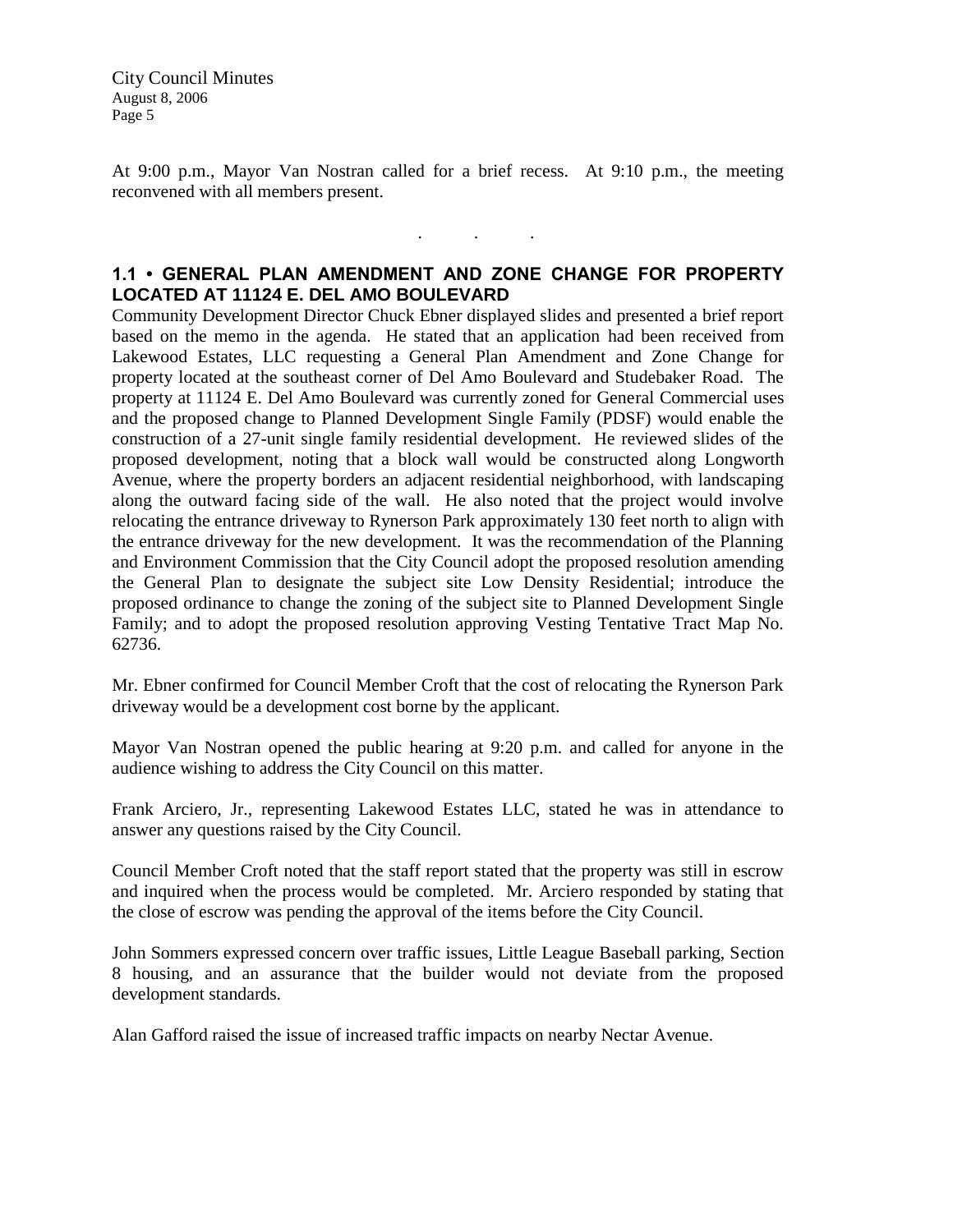## **1.1 • GENERAL PLAN AMENDMENT AND ZONE CHANGE FOR PROPERTY LOCATED AT 11124 E. DEL AMO BOULEVARD** - Continued

Responding to questions from Frank Simon, Mr. Ebner stated the Mobil station located on Del Amo Boulevard was not part of the proposed project, the relocation of the Rynerson Park driveway would not endanger the adjacent Little League Baseball field, and that the traffic impacts of the proposed residential use would be far less than any commercial use on the site.

RESOLUTION NO. 2006-55; A RESOLUTION OF THE CITY COUNCIL OF THE CITY OF LAKEWOOD AMENDING THE LAND USE ELEMENT OF THE GENERAL PLAN TO CHANGE THE DESIGNATION OF A PARCEL OF LAND LOCATED AT 11124 DEL AMO BOULEVARD, LAKEWOOD, CALIFORNIA, FROM COMMERCIAL TO LOW DENSITY RESIDENTIAL, AND DESIGNATED AS GENERAL PLAN AMENDMENT NO. 2006-1

COUNCIL MEMBER ROGERS MOVED AND VICE MAYOR DUBOIS SECONDED TO ADOPT RESOLUTION NO. 2006-55. UPON ROLL CALL VOTE, THE MOTION WAS APPROVED:

AYES: COUNCIL MEMBERS: Esquivel, DuBois, Rogers, Croft and Van Nostran NAYS: COUNCIL MEMBERS: None

ORDINANCE NO. 2006-8; AN ORDINANCE OF THE CITY COUNCIL OF THE CITY OF LAKEWOOD AMENDING THE ZONING MAP OF THE CITY OF LAKEWOOD BY CHANGING THE ZONING FROM C-4 (GENERAL COMMERCIAL) TO PDSF (PLANNED DEVELOPMENT SINGLE FAMILY) ON PROPERTY LOCATED AT 11124 DEL AMO BOULEVARD, DESIGNATED AS ZONE CHANGE CASE NO. 110 was read by title by the City Clerk.

VICE MAYOR DUBOIS MOVED AND COUNCIL MEMBER CROFT SECONDED TO WAIVE FURTHER READING AND INTRODUCE ORDINANCE NO. 2006-8. UPON ROLL CALL VOTE, THE MOTION WAS APPROVED:

AYES: COUNCIL MEMBERS: Esquivel, DuBois, Rogers, Croft and Van Nostran NAYS: COUNCIL MEMBERS: None

RESOLUTION NO. 2006-56; A RESOLUTION OF THE CITY COUNCIL OF THE CITY OF LAKEWOOD APPROVING TENTATIVE TRACT MAP NO. 62736

VICE MAYOR DUBOIS MOVED AND COUNCIL MEMBER ESQUIVEL SECONDED TO ADOPT RESOLUTION NO. 2006-56. UPON ROLL CALL VOTE, THE MOTION WAS APPROVED:

. . .

AYES: COUNCIL MEMBERS: Esquivel, DuBois, Rogers, Croft and Van Nostran NAYS: COUNCIL MEMBERS: None